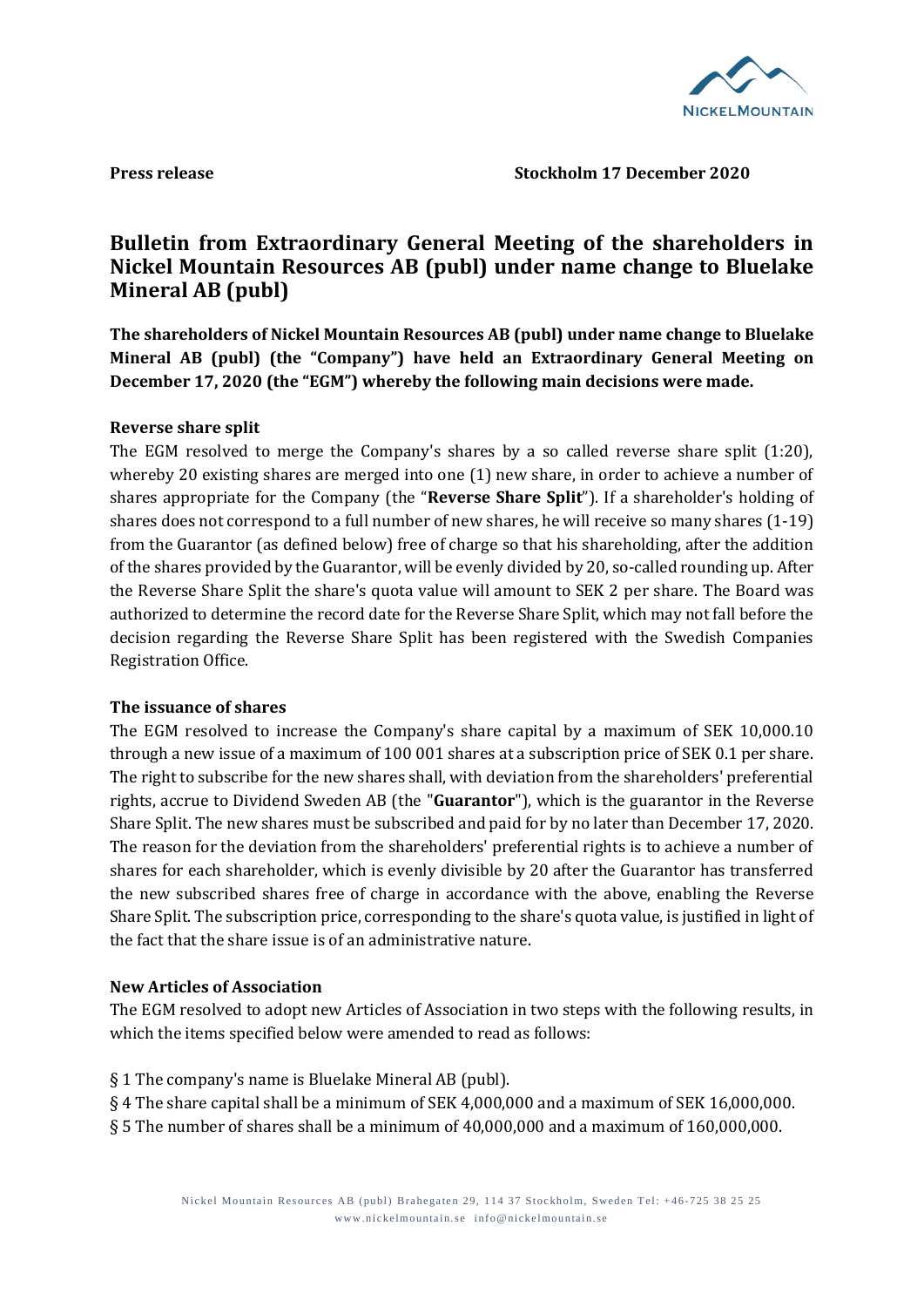

§ 9 Shareholders who wish to participate in the meeting must be included in a printout or other presentation of the share register on the date specified in the Swedish Companies Act, and register itself and the number of assistants (maximum 2) to the company on the date specified in the notice. The latter day may not fall on a Sunday, public holiday, Saturday, Midsummer's Eve, Christmas Eve or New Year's Eve and may not fall earlier than the fifth working day before the meeting.

## **Authorization**

The EGM resolved to authorize the Board to, with or without deviation from the shareholders' preferential rights, until the time of the next Annual General Meeting, on one or more occasions, resolve to issue a maximum of 10 000 000 new shares, warrants and/or convertibles (calculated after the Reverse Share Split).

# **Reduction of the share capital**

The EGM resolved that the Company's share capital shall be reduced by SEK 78,468,901.80 for transfer to a free fund to be used pursuant to a resolution adopted by the general meeting. The reduction shall be implemented without withdrawal of shares, whereby the quota value of the share is reduced from SEK 2 to SEK 0.10 per share (taking into account the Reverse Share Split). The Company's share capital will thus after the reduction of the share capital amount to SEK 4,129,942.20.

#### **Miscellaneous**

For more detailed information on the content of the resolutions, please refer to the notice convening the EGM and the complete proposals available on the Company's website. The EGM resolved in accordance with the Board's submitted proposal. All decisions were made unanimously.

> Stockholm December 17, 2020 **Nickel Mountain Resources AB (publ)** *The Board of Directors*

\_\_\_\_\_\_\_\_\_\_\_\_

### **Additional information**

For additional information, please contact: Peter Hjorth, Managing Director, Nickel Mountain Resources AB (publ), phone +46-725 38 25 25 Email: info@nickelmountain.se